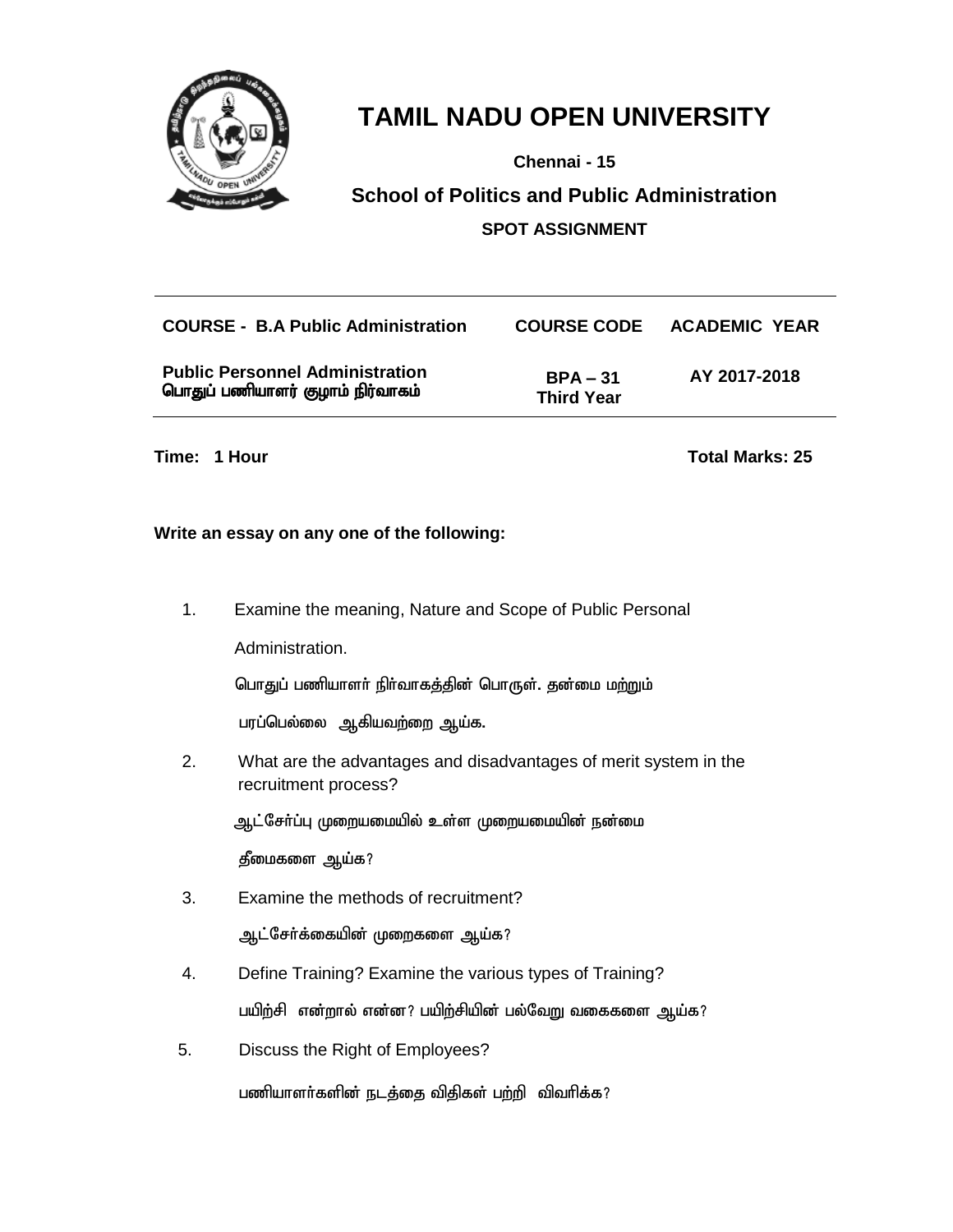

**Chennai - 15**

**School of Politics and Public Administration SPOT ASSIGNMENT**

| <b>COURSE - B.A Public Administration</b>                     |                                 | <b>COURSE CODE ACADEMIC YEAR</b> |
|---------------------------------------------------------------|---------------------------------|----------------------------------|
| <b>Public Financial Administration</b><br>பொது நிதி நிர்வாகம் | $BPA - 32$<br><b>Third Year</b> | AY 2017-2018                     |
| Time: 1 Hour                                                  |                                 | <b>Total Marks: 25</b>           |

## **Write an essay on any one of the following:**

1. Describe the nature, scope and importance of Public Financial

Administration?

நிதிநிர்வாகத்தின் தன்மை. பரப்பெல்லை மற்றும் முக்கியத்துவத்

தினை விளக்குக.

2. What are the stages in the enactment and Execution of the Budget?

நிதியறிக்கை தயாரிப்பதலிலும். செயலாக்கத்திலும் உள்ள படி

நிலைகள் யாது?

- 3. Discus the relationship between audit and administration in India? இந்தியாவின் தணிக்கை மற்றும் நிர்வாகத்திற்கு இடையேயான உறவுகளை விவாதிக்க.
- 4. Examine the role of Finance Commission? நிதி ஆணையத்தில் பங்கினை ஆய்க?
- 5. Write an Essay about the Tax Adminstration in India? இந்தியாவின் வரி நிர்வாகம் பற்றி கட்டுரை வரைக?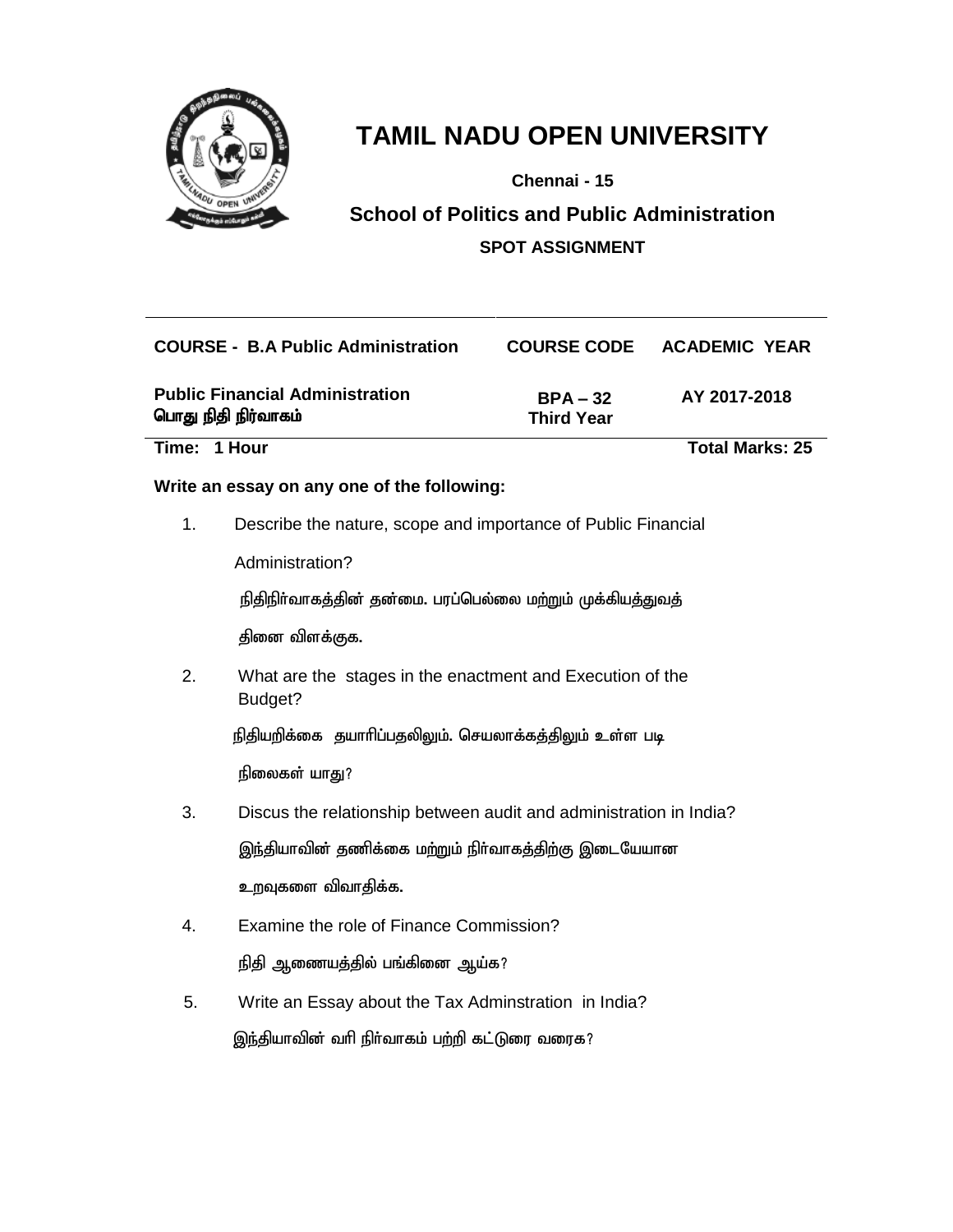

**Chennai - 15**

**School of Politics and Public Administration SPOT ASSIGNMENT**

| <b>COURSE - B.A Public Administration</b> |                   | COURSE CODE ACADEMIC YEAR |
|-------------------------------------------|-------------------|---------------------------|
| <b>Development Administration</b>         | $BPA - 33$        | AY 2017-2018              |
| மேம்பாட்டு நிர்வாகம்                      | <b>Third Year</b> |                           |

## **Time: 1 Hour Total Marks: 25**

## **Write an essay on any one of the following:**

1. Explain the concept of development administration.

மேம்பாட்டு நிர்வாக கோட்பாட்டை விவரி.

- 2. Examine the Role of bureaucracy in Development Administration. மேம்பாட்டு நிர்வாகத்தில் அதிகாரவர்கத்தினரின் பங்கை விளக்குக.
- 3. Describe the powers and functions of the District collector. மாவட்ட ஆட்சியாின் அதிகாரங்கள் மற்றும் பணிகளை விளக்குக.
- 4. Narrate an essay about the Tribal development programme. பழங்குடியினர் மேம்பாட்டு திட்டங்களைப் பற்றி கட்டுரை வரைக?
- 5. Analyse the role of Asian Development Bank in Development Administration?

மேம்பாட்டு நிர்வாகத்தில் ஆசிய மேம்பாட்டு வங்கியின் பங்கினை விளக்குக?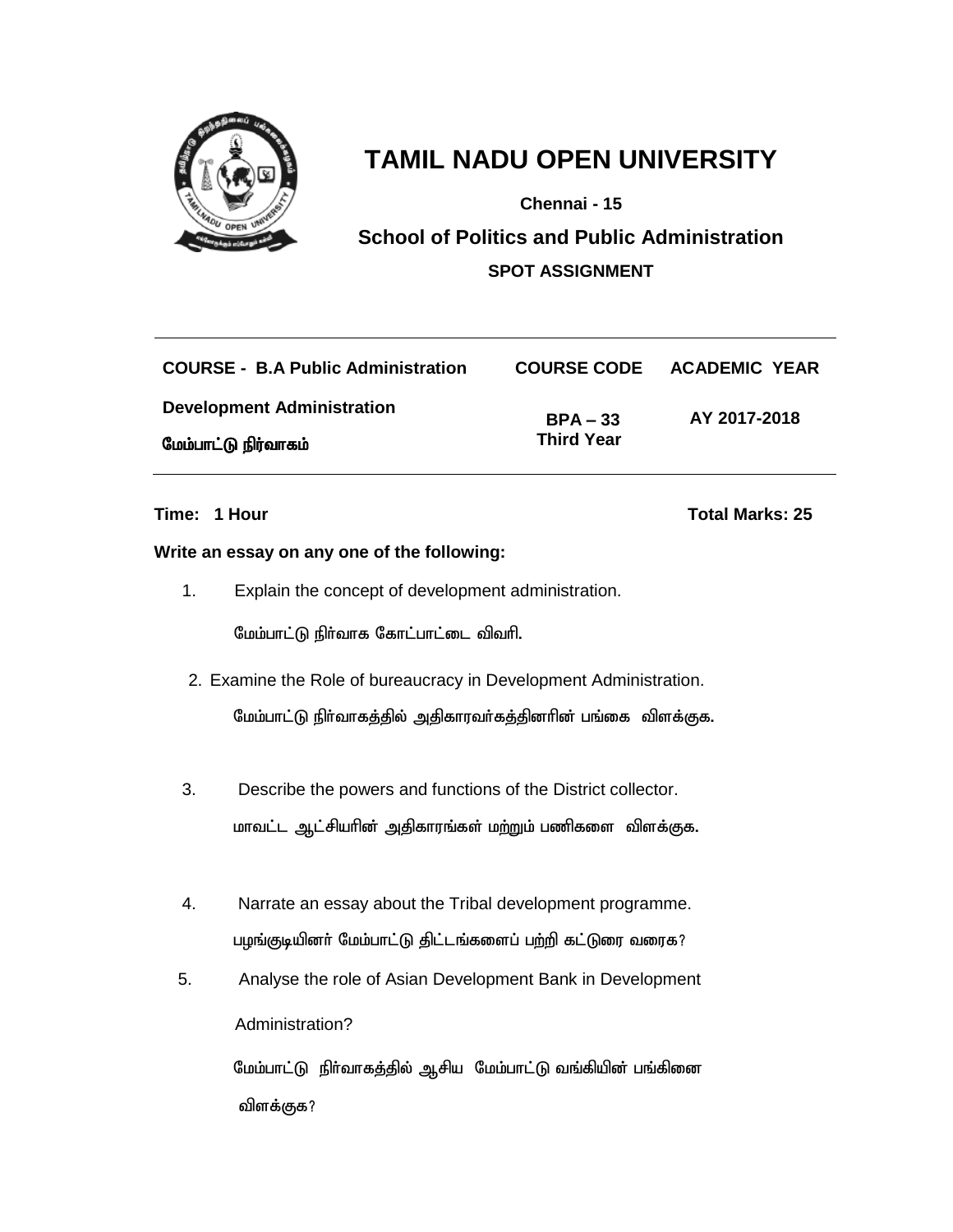

**Chennai - 15**

**School of Politics and Public Administration SPOT ASSIGNMENT**

| <b>COURSE - B.A Public Administration</b>         |                                 | COURSE CODE ACADEMIC YEAR |
|---------------------------------------------------|---------------------------------|---------------------------|
| <b>Administrative Law</b><br>நிர்வாக முறைச்சட்டம் | $BPA - 34$<br><b>Third Year</b> | AY 2017-2018              |

## **Write an essay on any one of the following:**

1. Write an essay about the growth of Administrative Law?.

நிர்வாகச்சட்டத்தின் வளர்ச்சியின் பாதைகளை பற்றி கட்டுரை

வரைக.

2. Analyse the steps in classifying Administrative action?

 $f$ நிர்வாக செயல்பாடுகளை எவ்வாறு வகைப்படுத்தலாம்.

3. Examine the control over delegated legislation?.

ஓப்படைப்பு சட்டமியற்றலின் கொள்கைகளை விவாதி.

4. Describe the Role of Administrative Tribunal in delivering the justice?.

நிர்வாக தீர்பாயங்கள் நீதியை நிலைநாட்டுவதில் எவ்வாறு

செயல்படுகின்றது?

5. What are the powers and functions of Lokpal?

லோக்பாலின் அதிகாரங்கள் மற்றும் பணிகளைப் பற்றி விளக்குக.

### **Time: 1 Hour Total Marks: 25**